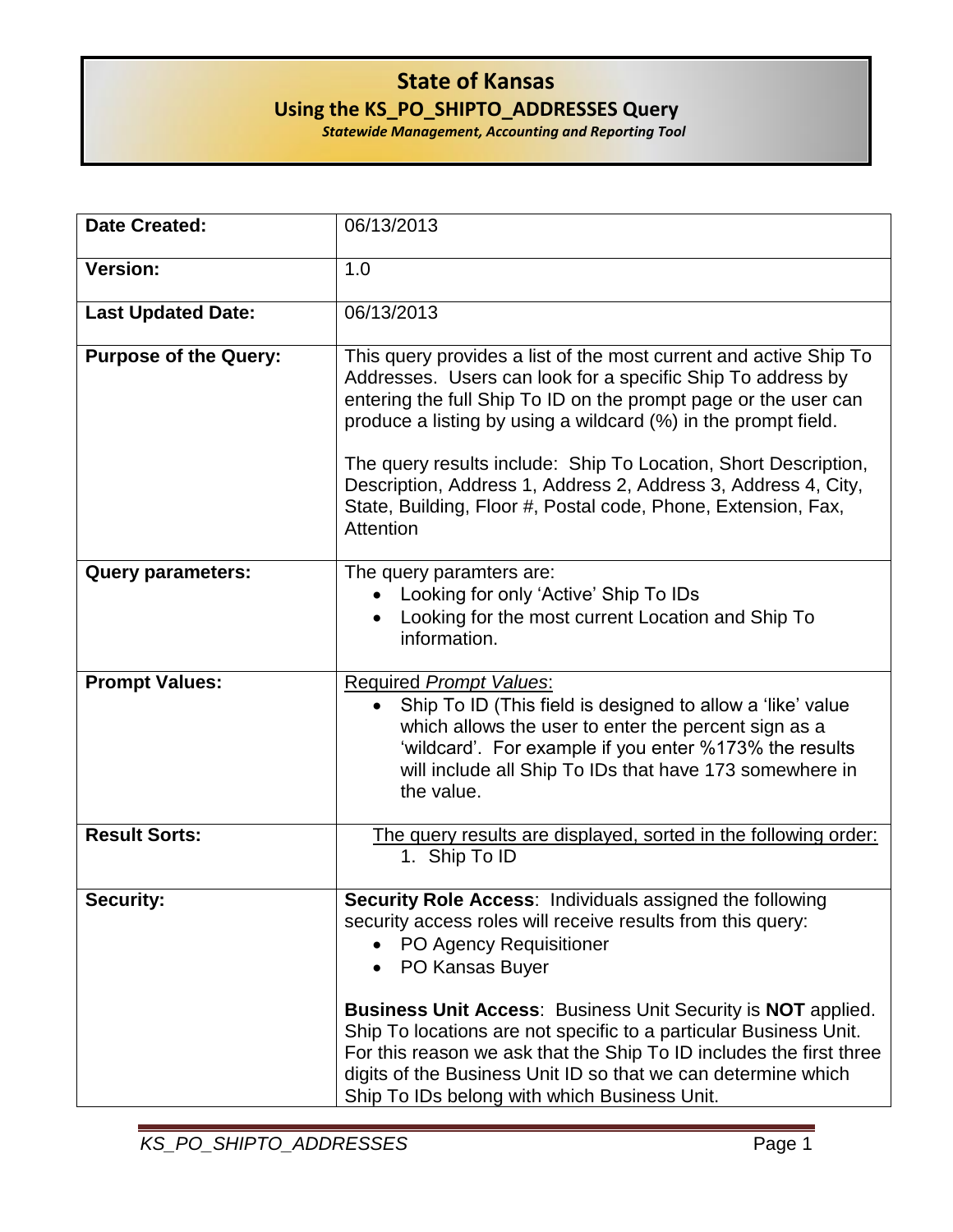| 1. | Navigation:                                                                                                                                                         |                                                                                                                                                                                                                                                                                                                                                                |
|----|---------------------------------------------------------------------------------------------------------------------------------------------------------------------|----------------------------------------------------------------------------------------------------------------------------------------------------------------------------------------------------------------------------------------------------------------------------------------------------------------------------------------------------------------|
|    | From the <b>Home</b> page<br>in SMART, on the left<br>navigation menu, click<br>on 'Reporting Tools',<br>then click on 'Query',<br>then click on 'Query<br>Viewer'. |                                                                                                                                                                                                                                                                                                                                                                |
|    | On the 'Query Viewer'<br>page:                                                                                                                                      | Query Viewer<br>Enter any information you have and click Search. Leave fields blank for a list of all values.<br>Search By: Query Name<br>$\blacktriangleright$ begins with<br>KS_PO_SHIPT                                                                                                                                                                     |
|    | *Search By field:<br>Select the option of<br>'Query Name'.                                                                                                          | Search Advanced Search<br><b>Search Results</b><br>*Folder View: - All Folders --<br>Query<br>First $\boxplus$ 1 of 1 $\boxplus$ Last<br>Customize   Find   View All   III<br>Run to<br><b>Run to</b><br>Add to                                                                                                                                                |
|    | Begins with field:<br>Enter the name of the<br>query. In this case,<br>enter<br>KS_PO_SHIPTO_AD<br>DRESSES.                                                         | Owner Folder<br><b>Query Name</b><br><b>Description</b><br><b>Schedule</b><br><b>Favorites</b><br><b>HTML</b><br><b>Excel</b><br>KS_PO_SHIPTO_ADDRESSES Active and Current Ship To IDs<br><b>Public</b><br>Excel<br><b>HTML</b><br><b>Schedule</b><br><b>Favorite</b>                                                                                          |
|    | Click the 'Search'<br>button.                                                                                                                                       |                                                                                                                                                                                                                                                                                                                                                                |
| 2. | In the Search Results<br>section on the 'Query<br>Viewer' page:                                                                                                     | <b>Query Viewer</b><br>Enter any information you have and click Search. Leave fields blank for a list of all values.<br>'Search By: Query Name<br>KS_PO_SHIPT<br>begins with<br>▾                                                                                                                                                                              |
|    | Select the 'Excel' link.                                                                                                                                            | Search  <br><b>Advanced Search</b><br><b>Search Results</b>                                                                                                                                                                                                                                                                                                    |
|    |                                                                                                                                                                     | *Folder View: - All Folders --<br>Query<br>Customize   Find   View All   THE<br>First 1 1 of 1 1 Last<br>Run to<br>Add to<br><u>n to</u><br>Owner Folder<br>Schedule<br>Query Name<br><b>Description</b><br><b>Excel</b><br><b>Favorites</b><br>Public<br>KS_PO_SHIPTO_ADDRESSES Active and Current Ship To IDs<br>Schedule<br><b>Favorite</b><br><b>Excel</b> |
| 3. | Clicking the 'Excel'<br>link opens the specific<br>query page in a new<br>window.                                                                                   | KS_PO_SHIPTO_ADDRESSES - Active and Current Ship To IDs                                                                                                                                                                                                                                                                                                        |
|    | Enter the query<br>prompts:                                                                                                                                         | Ship To ID like: %173%<br><b>View Results</b><br>Ship To<br>Short<br>Address   Address  <br>Address Address City State Building<br>Postal<br>Code<br>Prefix Phone Ext Fax Attn<br><b>Description</b><br>Location<br><b>Descripti</b>                                                                                                                           |
|    | <b>Ship To ID like: Enter</b>                                                                                                                                       |                                                                                                                                                                                                                                                                                                                                                                |